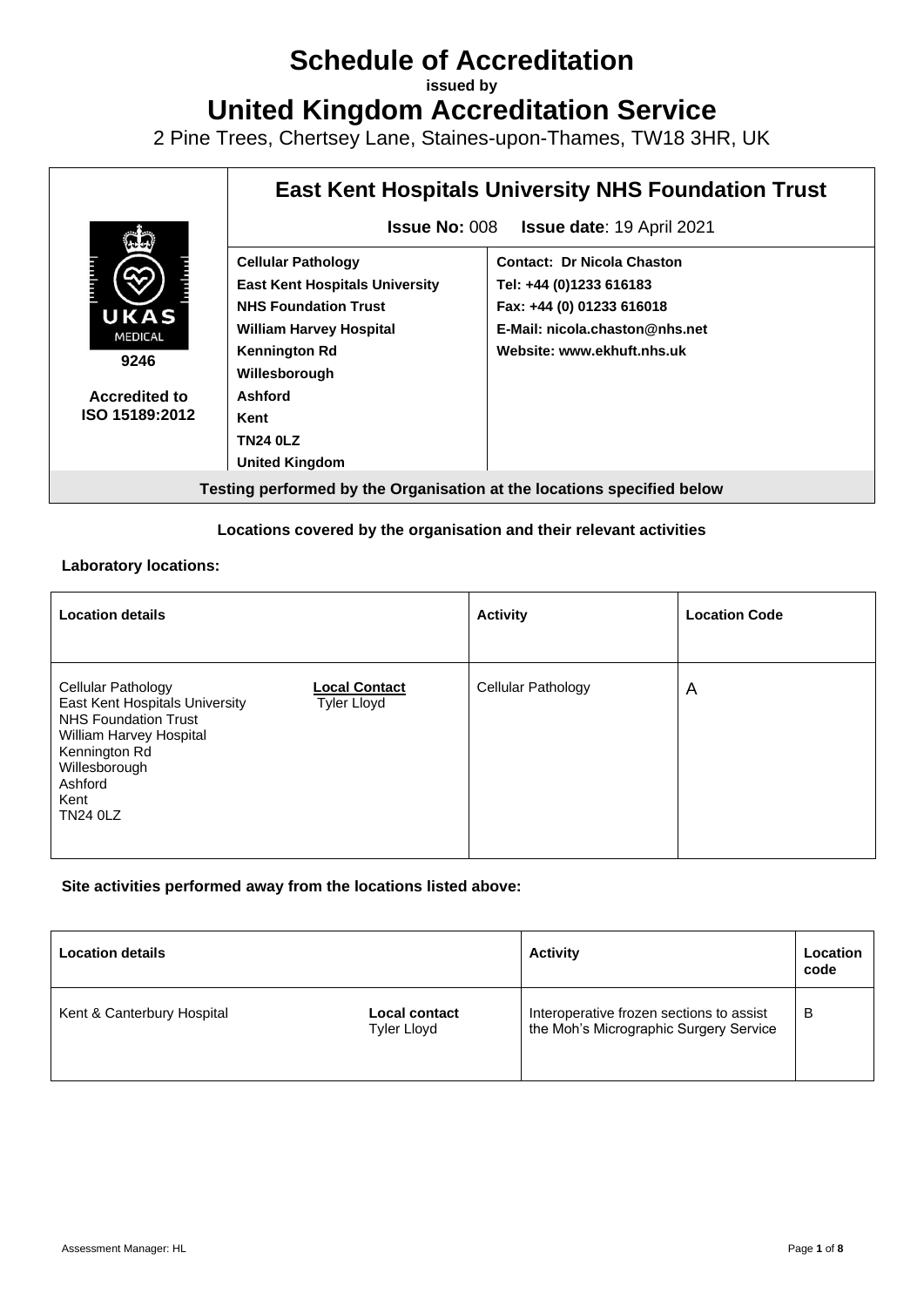

#### **Schedule of Accreditation issued by United Kingdom Accreditation Service**

2 Pine Trees, Chertsey Lane, Staines -upon -Thames, TW18 3HR, UK

## **East Kent Hospitals University NHS Foundation Trust**

**Issue No:** 008 **Issue date:** 19 April 2021

Testing performed at the above address only

| Materials/Products<br>tested                                           | Type of test/Properties<br>measured/Range of measurement                                                                                 | Standard specifications/<br>Equipment/Techniques used                                                                                                                                                                                                                                                                         | Location<br>code |
|------------------------------------------------------------------------|------------------------------------------------------------------------------------------------------------------------------------------|-------------------------------------------------------------------------------------------------------------------------------------------------------------------------------------------------------------------------------------------------------------------------------------------------------------------------------|------------------|
| <b>HUMAN BODY</b><br><b>TISSUE</b>                                     | Histopathological examination<br>activities for the purposes of clinical<br>diagnosis                                                    | Macroscopic and Microscopic<br>examination using documented<br>procedures and methods and where<br>relevant, manufacturer's instructions                                                                                                                                                                                      |                  |
| Tissue: biopsy,<br>excision, resection<br>and post-mortem<br>specimens | Examination of tissues in order to<br>identify or exclude morphological and<br>cytological abnormalities for the<br>purpose of diagnosis | Specimen dissection,<br>Afos ventillated tables, Cerebro work<br>station and SOP's CEL-LP-104, CEL-<br>LP-494,<br>Tissue processing<br>Using Leica Peloris Tissue Processor<br>And SOP's<br><b>CEL-LP-503</b><br><b>Tissue Embedding</b><br>Using Leica embedding stations and<br>Cerebro work station and SOP CEL-<br>LP-411 | A                |
| <b>Formalin Fixed</b><br>Paraffin wax blocks<br>of processed tissue    |                                                                                                                                          | <b>Tissue Sectioning</b><br>Using Leica Rotary Microtomes<br>RM2135, RM 2235, RM 2245, Cerebro<br>workstation and SOP's<br><b>CEL-LP-420</b>                                                                                                                                                                                  |                  |
| Fixed fresh and<br>frozen tissue                                       | <b>Examination and activities</b><br>associated with decalcification of<br>tissues                                                       | Decalcification of tissues<br>SOP's CEL LP 123, CEL LP 124,<br>CEL LP 449 and using Qados Faxitron<br>unit and Exact BoneSaw.                                                                                                                                                                                                 |                  |
| <b>Fresh Tissue</b>                                                    | Examination and activities<br>associated with cutting and staining<br>fresh tissue for rapid frozen section                              | Cryotomy Intra Operative Frozen<br>sections using Leica cryostat and<br>SOP's CEL-LP-120, CEL-LP-493,<br>CEL-LP-495.                                                                                                                                                                                                          |                  |
|                                                                        |                                                                                                                                          |                                                                                                                                                                                                                                                                                                                               |                  |

#### DETAIL OF ACCREDITATION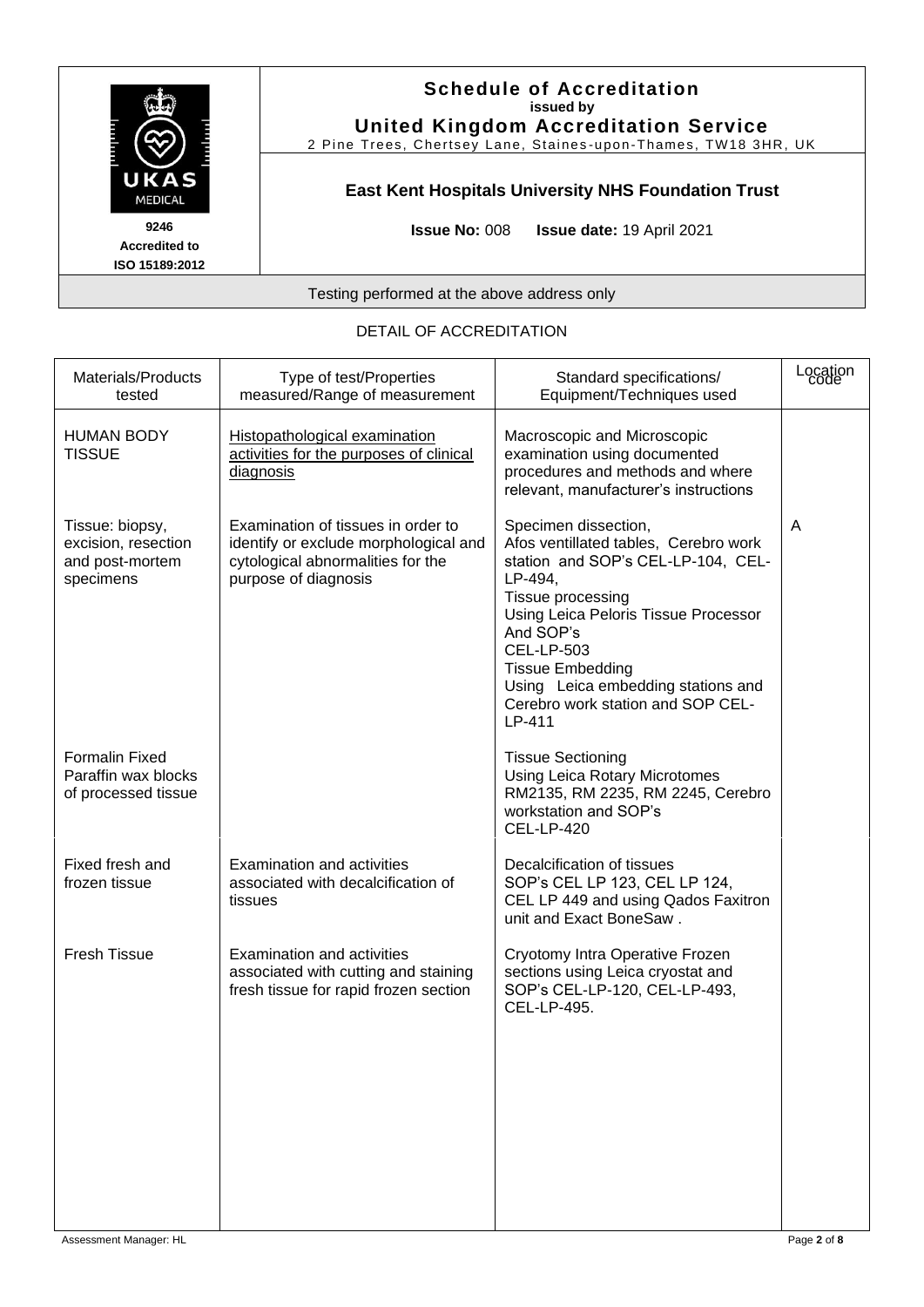

#### **Schedule of Accreditation issued by United Kingdom Accreditation Service**

2 Pine Trees, Chertsey Lane, Staines -upon -Thames, TW18 3HR, UK

# **East Kent Hospitals University NHS Foundation Trust**

**Issue No:** 008 **Issue date:** 19 April 2021

| Materials/Products<br>tested                                                          | Type of test/Properties<br>measured/Range of measurement                                                | Standard specifications/<br>Equipment/Techniques used                                                                                                                                                   | Location<br>code |
|---------------------------------------------------------------------------------------|---------------------------------------------------------------------------------------------------------|---------------------------------------------------------------------------------------------------------------------------------------------------------------------------------------------------------|------------------|
| <b>HUMAN BODY</b><br>TISSUE (cont'd)                                                  | Histopathological examination<br>activities for the purposes of clinical<br>diagnosis (cont'd)          | Macroscopic and Microscopic<br>examination using documented<br>procedures and methods and where<br>relevant, manufacturer's instructions                                                                |                  |
| Fixed, fresh and<br>frozen tissue                                                     | Routine morphological staining for<br>the detection of basophilic and<br>eosinophilic structures        | CEL LP 188, CEL LP 439<br>CEL LP 271, CEL LP 272, CEL LP<br>506, CEL LP 537, CEL LP 538<br>H&E staining using Sakura Prisma<br>Autostainer and coverslipper, Cerebro<br>workstation                     | A                |
| <b>FFPE</b> slides<br>(Formalin fixed<br>paraffin embedded)<br>tissue on glass slides | Morphological assessment and<br>interpretation/diagnosis                                                | Interpretive/diagnostic microscopy<br>SOP CEL-LP-429                                                                                                                                                    |                  |
| Paraffin wax sections                                                                 | Special stains for the detection of:<br><b>Acid and Neutral Mucins</b><br>Glycogen/Neutral Mucins/Fungi | Periodic Acid Schiff with Optional<br>Glycogen Digestion (PAS / DPAS)<br>Schiff technique (MALLORY 1956)<br>and Alcian Blue (AB) manual method<br>and SOPs CEL-LP-495, CEL-LP-176,<br><b>CEL-LP-515</b> |                  |
| Paraffin wax sections                                                                 | Amyloid                                                                                                 | HIGHMANS CONGO RED (HIGHMAN<br>1946) and SOP CEL-LP-495                                                                                                                                                 |                  |
| Paraffin wax sections                                                                 | Helicobacter/Microorganisms                                                                             | Giemsa SOP's CEL-LP-495,,                                                                                                                                                                               |                  |
| Paraffin wax sections                                                                 | Elastic fibres & connective tissue                                                                      | Martius Yellow - Brilliant Crystal<br>Scarlet - Methyl Blue MSB SOP CEL-<br>LP-495                                                                                                                      |                  |
| Paraffin wax sections                                                                 | Hemosiderin, Iron                                                                                       | Perls Prussian Blue SOP CEL-LP-495                                                                                                                                                                      |                  |
| Paraffin wax sections                                                                 | <b>Reticulin Fibres</b>                                                                                 | Gordon and Sweets SOP<br><b>CEL-LP-495</b>                                                                                                                                                              |                  |
| Paraffin wax sections                                                                 | Liver Reticulin                                                                                         | Reticulin Stain (Glees modified<br>technique) SOP CEL-LP-495                                                                                                                                            |                  |
| Paraffin wax sections                                                                 | Acid Fast Bacilli                                                                                       | Ziehl Neelsen (Kinyuoin 1915) SOP<br><b>CEL-LP-495</b>                                                                                                                                                  |                  |
|                                                                                       |                                                                                                         |                                                                                                                                                                                                         |                  |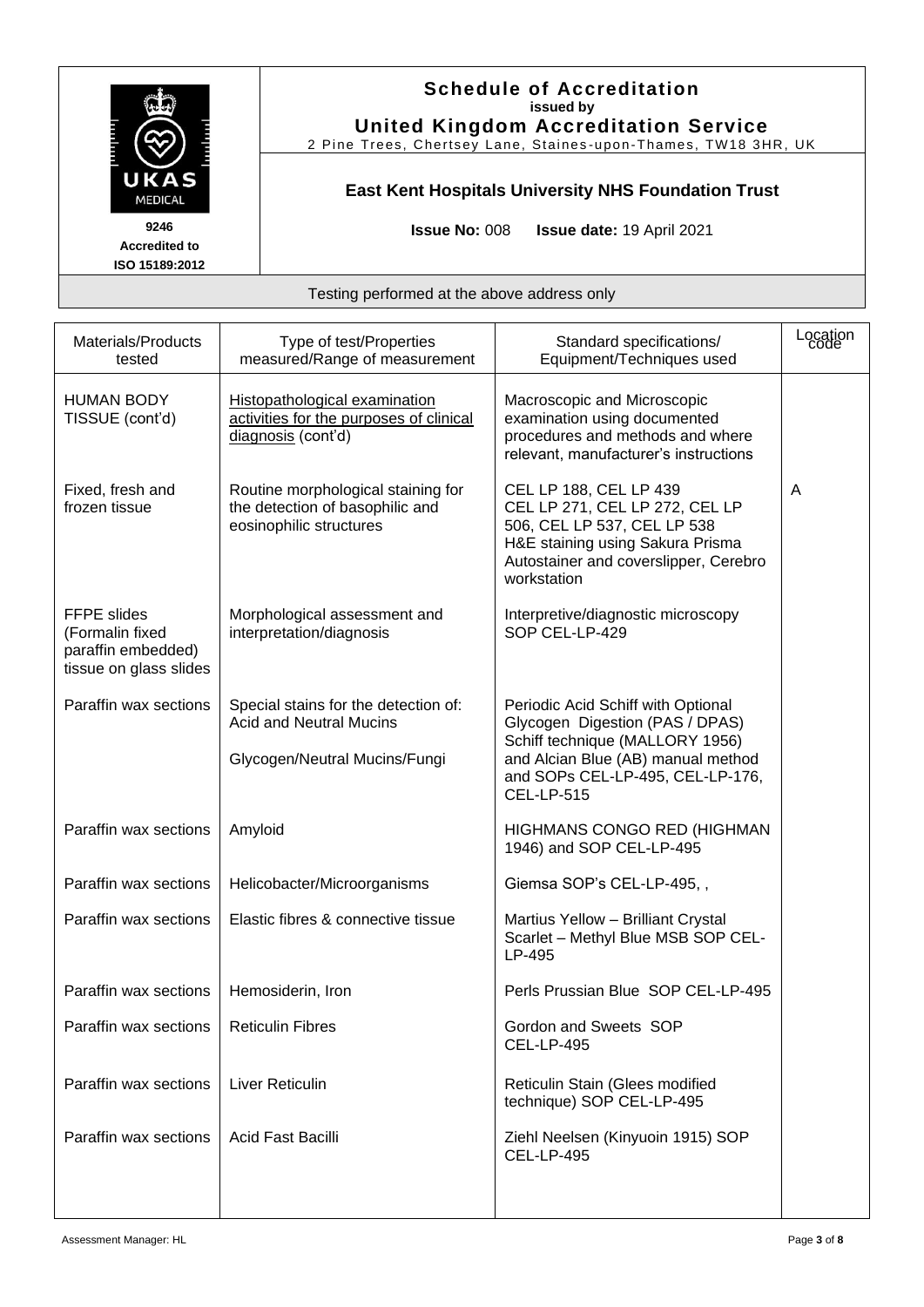

### **Schedule of Accreditation issued by United Kingdom Accreditation Service**

2 Pine Trees, Chertsey Lane, Staines -upon -Thames, TW18 3HR, UK

# **East Kent Hospitals University NHS Foundation Trust**

**Issue No:** 008 **Issue date:** 19 April 2021

| Materials/Products<br>tested         | Type of test/Properties<br>measured/Range of measurement                                       | Standard specifications/<br>Equipment/Techniques used                                                                          | Location<br>code |
|--------------------------------------|------------------------------------------------------------------------------------------------|--------------------------------------------------------------------------------------------------------------------------------|------------------|
| <b>HUMAN BODY</b><br>TISSUE (cont'd) | Histopathological examination<br>activities for the purposes of clinical<br>diagnosis (cont'd) | In-house documented manual<br>procedures using Leica Spectra<br>Autostainer in conjunction with<br>manufacturers' instructions |                  |
| Paraffin wax sections                | Pneumocystis and Fungi                                                                         | Grocott technique SOP CEL-LP-495                                                                                               | A                |
| Paraffin wax sections                | Connective Tissue/Collagen/Muscle                                                              | Haematoxylin Van Gieson SOP<br><b>CEL-LP-495</b>                                                                               |                  |
| Paraffin wax sections                | Hepatitis B Surface Antigen                                                                    | Modified Orcein SOP CEL-LP-495                                                                                                 |                  |
| Paraffin wax sections                | <b>Mast Cell Granules</b>                                                                      | Toluidine Blue Metachromatic Stain<br>SOP CEL-LP-495                                                                           |                  |
| Paraffin wax sections                | Gram + & Gram - Organisms                                                                      | Gram Stain SOP CEL-LP-495                                                                                                      |                  |
| Parraffin wax section                | <b>Elastic Fibres</b>                                                                          | EVG Elastic Van Gieson SOP CEL LP<br>495                                                                                       |                  |
|                                      |                                                                                                |                                                                                                                                |                  |
|                                      |                                                                                                |                                                                                                                                |                  |
|                                      |                                                                                                |                                                                                                                                |                  |
|                                      |                                                                                                |                                                                                                                                |                  |
|                                      |                                                                                                |                                                                                                                                |                  |
|                                      |                                                                                                |                                                                                                                                |                  |
|                                      |                                                                                                |                                                                                                                                |                  |
|                                      |                                                                                                |                                                                                                                                |                  |
|                                      |                                                                                                |                                                                                                                                |                  |
|                                      |                                                                                                |                                                                                                                                |                  |
|                                      |                                                                                                |                                                                                                                                |                  |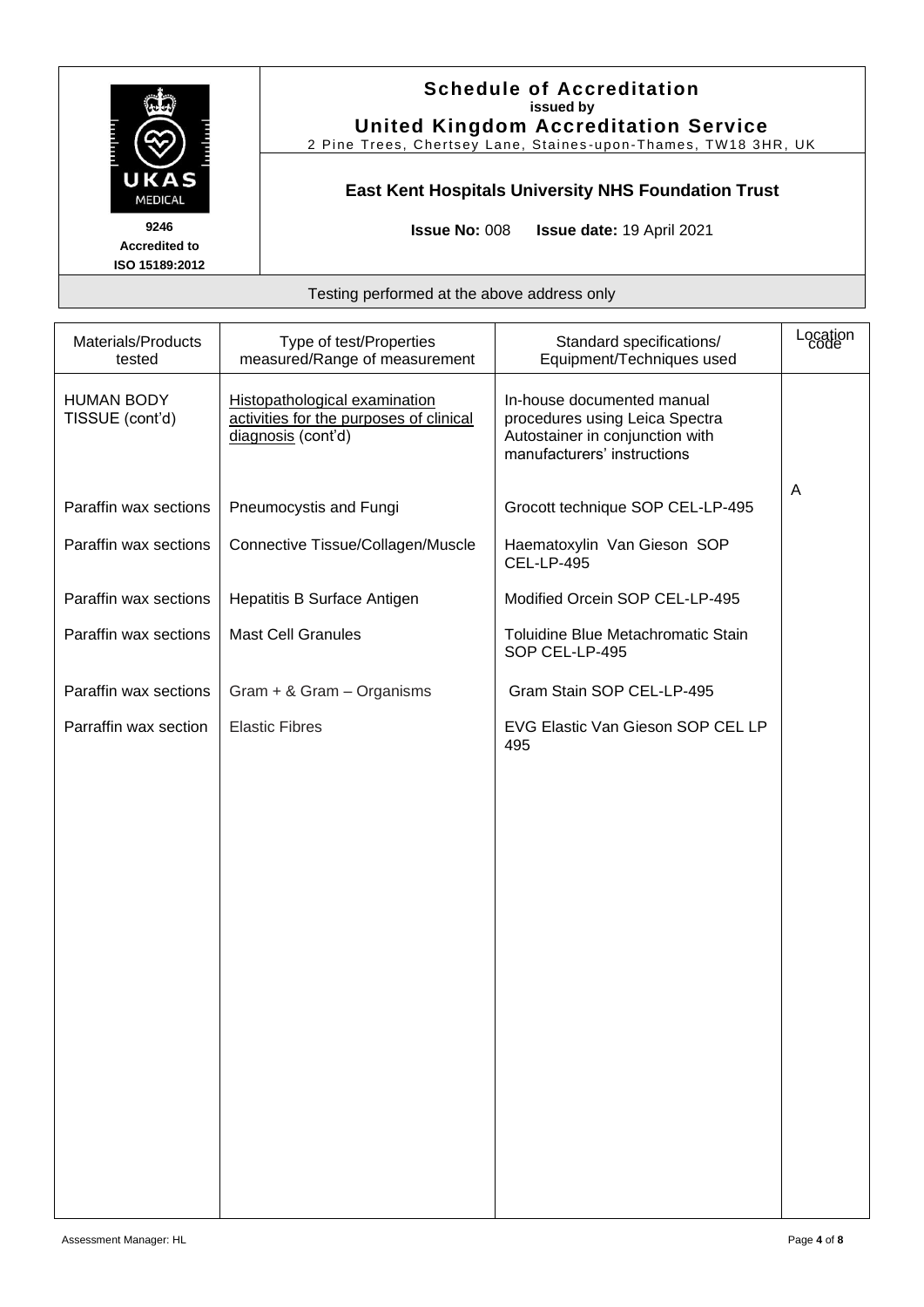

### **Schedule of Accreditation issued by United Kingdom Accreditation Service**

2 Pine Trees, Chertsey Lane, Staines -upon -Thames, TW18 3HR, UK

# **East Kent Hospitals University NHS Foundation Trust**

**Issue No:** 008 **Issue date:** 19 April 2021

| Materials/Products<br>tested         | Type of test/Properties<br>measured/Range of measurement                                                                                                                                                                                                                                                                                                                                                                                                                                                                                                                                                                                                                                                                                                                                                                                                                                       | Standard specifications/<br>Equipment/Techniques used                                                                                                                                                                                                                                                                                                                                                                                                                    | Location<br>code |
|--------------------------------------|------------------------------------------------------------------------------------------------------------------------------------------------------------------------------------------------------------------------------------------------------------------------------------------------------------------------------------------------------------------------------------------------------------------------------------------------------------------------------------------------------------------------------------------------------------------------------------------------------------------------------------------------------------------------------------------------------------------------------------------------------------------------------------------------------------------------------------------------------------------------------------------------|--------------------------------------------------------------------------------------------------------------------------------------------------------------------------------------------------------------------------------------------------------------------------------------------------------------------------------------------------------------------------------------------------------------------------------------------------------------------------|------------------|
| <b>HUMAN BODY</b><br>TISSUE (cont'd) | Histopathological examination<br>activities for the purposes of clinical<br>diagnosis (cont'd)                                                                                                                                                                                                                                                                                                                                                                                                                                                                                                                                                                                                                                                                                                                                                                                                 | In-house documented procedures<br>using manual methods or equipment<br>in conjunction with manufacturers'<br>instructions as specified:<br>Immunocytochemistry                                                                                                                                                                                                                                                                                                           |                  |
| Paraffin wax sections                | Immunohistochemistry to detect the<br>following:                                                                                                                                                                                                                                                                                                                                                                                                                                                                                                                                                                                                                                                                                                                                                                                                                                               | Documented in house methods used<br>in accordance with Leica operating<br>instructions for the use of Bond III<br>automated immunostainers and SOP<br>CEL LP 190 Incorporating the<br>following antibodies:                                                                                                                                                                                                                                                              | A                |
| Paraffin wax sections                | High Molecular Weight Cytokeratin<br>Smooth muscle actin<br>Broad range cytokeratin<br><b>Foetal Liver Cells</b><br>Large cell Lymphoma<br>T-Cells, B-Cells in the mantle zone<br><b>Follicular centre B Cells</b><br><b>Epithelial Cells</b><br>Sialyn Lewis Antigen<br>Serous ovarian Carcinoma<br>Parafollicular (C-Cells)<br><b>Actin Fillament</b><br>Mesothelial cell lining<br>Dendritic Cells and thymocytes<br><b>T-Cell Marker</b><br>T-helper cells<br>T-Cells, B-Cells in the mantle zone<br><b>Cytotoxic T-Cells</b><br>Immature B Lymphocytes<br>Immature B Lymphocytes<br><b>B-cells marker</b><br>Mature B-cells and FDC<br>FDC and EBV transformed blasts<br><b>RS Cells</b><br><b>Endothelial Marker</b><br>T-Cell and myloid cells<br>Leukocyte common antigen<br>Neural cell adhesion molecule<br>Macrophages<br>Macrophages<br><b>B-cell marker</b><br>Mic2 gene products | 34 <sub>BE12</sub><br><b>SMA</b><br>AE1/AE3, MNF116<br>$\alpha$ FP<br>ALK <sub>1</sub><br>BCL <sub>2</sub><br>BCL6<br>BEREP4<br>CA19.9<br>CA125<br>Calcitonin<br>Calponin<br>Calretinin<br>CD <sub>1a</sub><br>CD <sub>3</sub><br>CD <sub>4</sub><br>CD <sub>5</sub><br>CD <sub>8</sub><br>CD10<br><b>CD15 (LEU M1)</b><br>CD20 (L26)<br>CD21<br>CD <sub>23</sub><br>CD30<br>CD31, CD34<br>CD43<br>CD45 (LCA)<br>CD56 (NCAM)<br>CD68 KPI<br>CD68<br>$CD79\alpha$<br>CD99 |                  |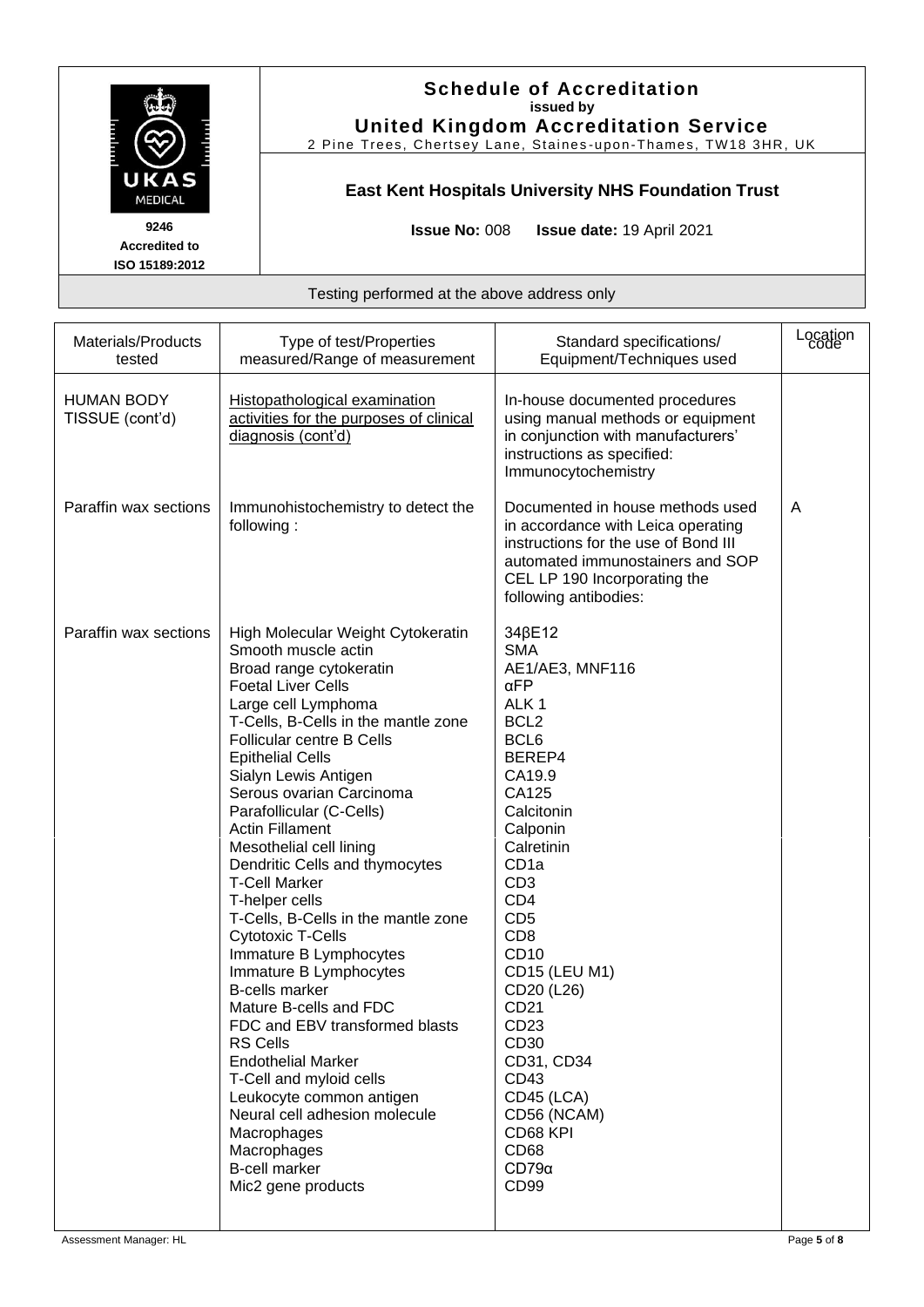

### **Schedule of Accreditation issued by United Kingdom Accreditation Service**

2 Pine Trees, Chertsey Lane, Staines -upon -Thames, TW18 3HR, UK

# **East Kent Hospitals University NHS Foundation Trust**

**Issue No:** 008 **Issue date:** 19 April 2021

| Materials/Products<br>tested         | Type of test/Properties<br>measured/Range of measurement                                                                                                                                                                                                                                                                                                                                                                                                                                                                                                                                                                                                                                                                                                                                                                         | Standard specifications/<br>Equipment/Techniques used                                                                                                                                                                                                                                                                                                                                                                                                             | Location<br>code |
|--------------------------------------|----------------------------------------------------------------------------------------------------------------------------------------------------------------------------------------------------------------------------------------------------------------------------------------------------------------------------------------------------------------------------------------------------------------------------------------------------------------------------------------------------------------------------------------------------------------------------------------------------------------------------------------------------------------------------------------------------------------------------------------------------------------------------------------------------------------------------------|-------------------------------------------------------------------------------------------------------------------------------------------------------------------------------------------------------------------------------------------------------------------------------------------------------------------------------------------------------------------------------------------------------------------------------------------------------------------|------------------|
| <b>HUMAN BODY</b><br>TISSUE (cont'd) | Histopathological examination<br>activities for the purposes of clinical<br>diagnosis (cont'd)                                                                                                                                                                                                                                                                                                                                                                                                                                                                                                                                                                                                                                                                                                                                   | In-house documented procedures<br>using manual methods and equipment<br>in conjunction with manufacturers'<br>instructions as specified:<br>Immunocytochemistry                                                                                                                                                                                                                                                                                                   |                  |
| Paraffin wax sections<br>(cont'd)    | Immunohistochemistry to detect the<br>following (cont'd)                                                                                                                                                                                                                                                                                                                                                                                                                                                                                                                                                                                                                                                                                                                                                                         | Documented in house methods used<br>in accordance with Leica operating<br>instructions for the use of Bond III<br>automated immunostainers and SOP<br>CEL LP 190 Incorporating the<br>following antibodies:                                                                                                                                                                                                                                                       | A                |
| Paraffin wax sections                | Mast cells and GIST<br><b>Plasma Cells</b><br>Intestinal epithelial<br>Carcinoembryonic antigen<br>Carcinoembryonic antigen<br>Neuroendocrine<br>Mantle cell lymphoma<br>Glandular, transitional epithelia<br>Low molecular weight marker<br>Sqaumous, basal epithelia<br>Epithelial cells<br>Gastrointesinal epithelia<br>Lymophatic endothelium<br>Intermediate filament<br><b>GIST</b><br>Cell adhesion molecule<br>Epithelial membrane antigen<br>Oestrogen Receptor<br>Fibrohistocytic Marker<br>Gross Cystic Disease Fluid Protein<br>Astrocytes, CNS<br>Mesothelioma<br>Trophoblasts<br>Melanosomes<br>Leydig, Steroli Cells<br>Kappa Light Chains<br><b>Proliferation Marker</b><br>Lambda Light Chain<br><b>Epstein Barr Virus</b><br>Melanocytes<br><b>B-cells</b><br>Monocytes<br>Liver carcinoma<br>OCT 3/4 Seminoma | CD117<br>CD138<br>CD <sub>X2</sub><br>CEA monoclonal<br>CEA polyclonal<br>CHROM.A<br>Cyclin D1 (BCL1)<br>CK7<br>CK8/18<br><b>CK14</b><br><b>CK19</b><br><b>CK20</b><br>D <sub>2</sub> -40<br>Desmin<br>DOG <sub>1</sub><br>E-Cadherin<br><b>EMA</b><br>ER<br>Factor 13a<br>GCDFP-15<br><b>GFAP</b><br>HBME-1<br><b>HCG</b><br>HMB45<br>Inhibin<br><b>KAPPA</b><br><b>KI67</b><br>LAMBDA<br>LMP-1 (EBV)<br><b>MELA</b><br>MUM-1<br><b>MPO</b><br>OCH1E5<br>OCT 3/4 |                  |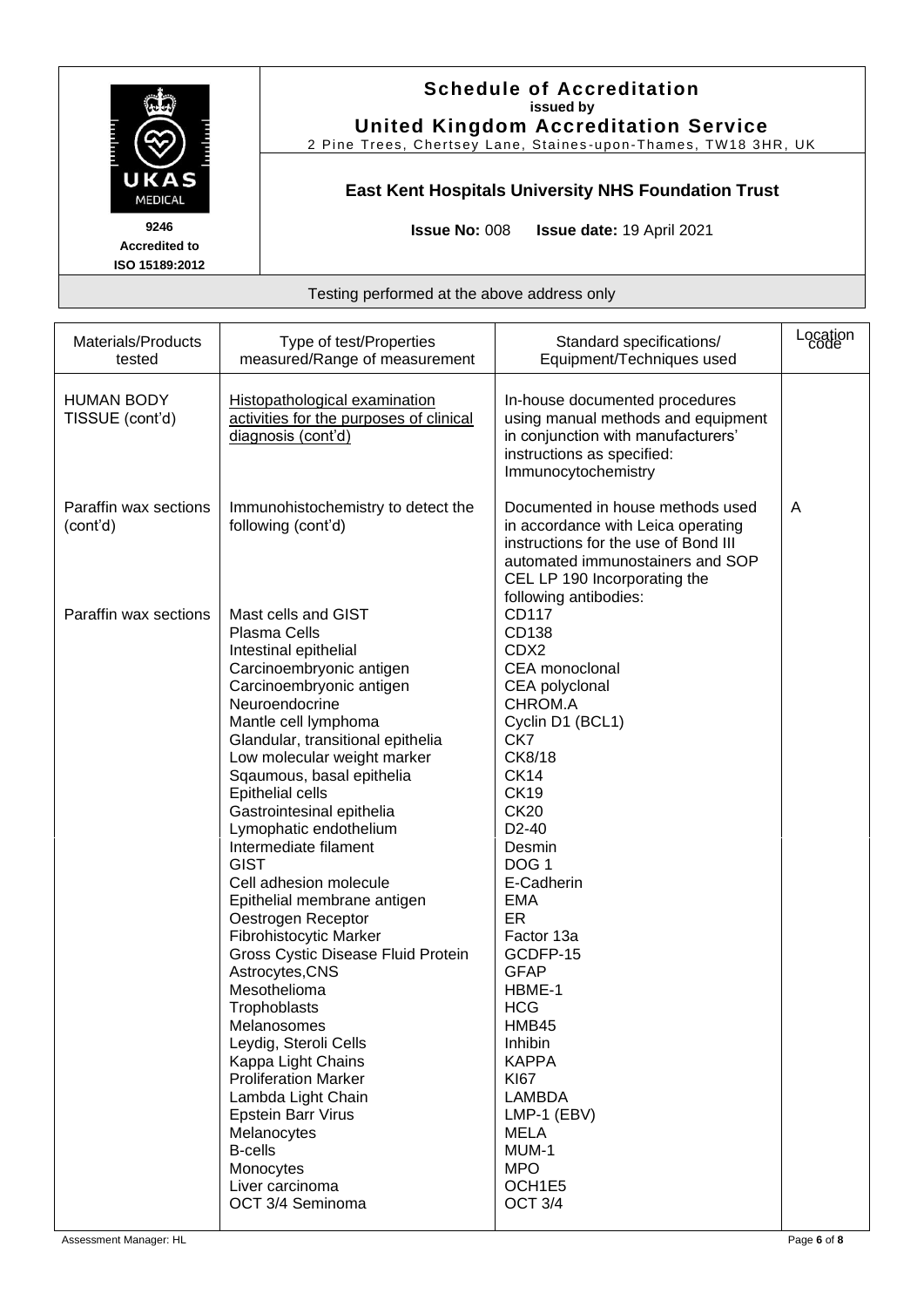

### **Schedule of Accreditation issued by United Kingdom Accreditation Service**

2 Pine Trees, Chertsey Lane, Staines -upon -Thames, TW18 3HR, UK

# **East Kent Hospitals University NHS Foundation Trust**

**Issue No:** 008 **Issue date:** 19 April 2021

| Materials/Products<br>tested         | Type of test/Properties<br>measured/Range of measurement                                                                                                                                                                                                                                                                                                                                                                                                                                                                                                                                                                                                                                          | Standard specifications/<br>Equipment/Techniques used                                                                                                                                                                                                                                                                                 | Location<br>code |
|--------------------------------------|---------------------------------------------------------------------------------------------------------------------------------------------------------------------------------------------------------------------------------------------------------------------------------------------------------------------------------------------------------------------------------------------------------------------------------------------------------------------------------------------------------------------------------------------------------------------------------------------------------------------------------------------------------------------------------------------------|---------------------------------------------------------------------------------------------------------------------------------------------------------------------------------------------------------------------------------------------------------------------------------------------------------------------------------------|------------------|
| <b>HUMAN BODY</b><br>TISSUE (cont'd) | Immuno histochemical examination<br>activities for the purposes of clinical<br>diagnosis (cont'd)                                                                                                                                                                                                                                                                                                                                                                                                                                                                                                                                                                                                 | In-house documented procedures<br>using manual methods and equipment<br>in conjunction with manufacturers'<br>instructions as specified:<br>Immunocytochemistry                                                                                                                                                                       | A                |
| Paraffin wax sections<br>(cont'd)    | Immunohistochemistry to detect the<br>following (cont'd)                                                                                                                                                                                                                                                                                                                                                                                                                                                                                                                                                                                                                                          | Documented in house methods used<br>in accordance with Leica operating<br>instructions for the use of Bond III<br>automated immunostainers and SOP<br>CEL LP 190 Incorporating the<br>following antibodies:                                                                                                                           | Α                |
| Paraffin wax sections                | mRNA/ p16 HPV marker<br><b>Tumour Suppressor Gene</b><br><b>Basal Cell Marker</b><br>Prostatic Acid Phosphatase<br>Neuroendocrine marker<br>Placental Alkaline Phosphatase<br>Progesterone Receptor<br>Prostate specific antigen<br>Neoplastic prostate glands<br>Proximal tubules<br>Melanoma, neuroendocrine<br>Neuroendocrine<br>Early B cell, thymocytes marker<br>Lymphatic endothelia<br>Thyroid follicles<br>Thyroid Transcription Factor - 1<br>mesenchyme Marker<br>Plasma Cell Marker<br>Wilms tumour gene product<br>Triple cocktail for prostate cancer<br>Urinary Tract and prostate cancer<br>Lung & Respiratory Cancer<br>Mismatch Repair DNA diagnostic<br>panel for colon cancer | P <sub>16</sub><br>P <sub>53</sub><br>P63<br>PAPh<br><b>PGP9.5</b><br><b>PLAP</b><br><b>PR</b><br><b>PSA</b><br>RACEMACE (AMACR)<br><b>RCC</b><br>S <sub>100</sub><br>Synaptophysin<br><b>TdT</b><br>Thrombomodulin (CD141)<br>Thyroglobulin<br>TTF-1<br>Vimentin<br>VS38c<br>WT1<br>PDS1 Cocktail<br>GATA3<br>Napsin A<br><b>MMR</b> |                  |